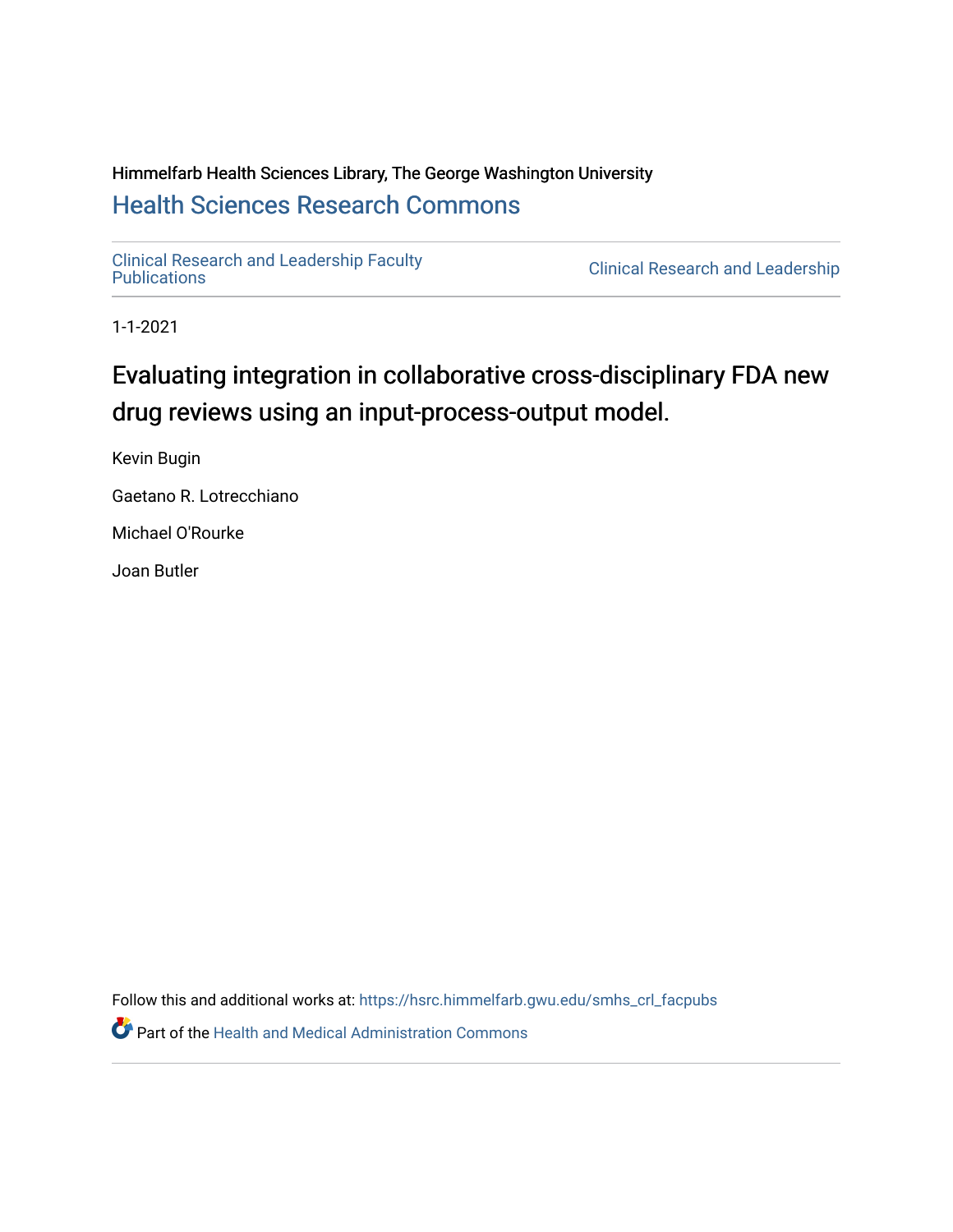## Journal of Clinical and Translational Science

[www.cambridge.org/cts](https://www.cambridge.org/cts)

## Translational Research, Design and Analysis Research Article

Cite this article: Bugin K, Lotrecchiano GR, O'Rourke M, and Butler J. Evaluating integration in collaborative cross-disciplinary FDA new drug reviews using an input-processoutput model. Journal of Clinical and Translational Science 5: e199, 1–10. doi: [10.1017/cts.2021.861](https://doi.org/10.1017/cts.2021.861)

Received: 22 February 2021 Revised: 19 September 2021 Accepted: 21 September 2021

#### Keywords:

Cross-disciplinary integration; evaluation; science-of-team-science; FDA; benefit-risk assessment

#### Address for correspondence:

K. Bugin, PhD, MS, RAC, Office of New Drugs, Center for Drug Evaluation and Research, U.S. Food and Drug Administration, Silver Spring, MD, USA. Email: [kevin.bugin@fda.hhs.gov](mailto:kevin.bugin@fda.hhs.gov)

© The Author(s), 2021. Published by Cambridge University Press on behalf of The Association for Clinical and Translational Science. This is an Open Access article, distributed under the terms of the Creative Commons Attribution licence ([https://creativecommons.org/licenses/](https://creativecommons.org/licenses/by/4.0/) [by/4.0/](https://creativecommons.org/licenses/by/4.0/)), which permits unrestricted re-use, distribution, and reproduction in any medium, provided the original work is properly cited.



Clinical Research Analysis. Advocacy. Action.

# Evaluating integration in collaborative cross-disciplinary FDA new drug reviews using an input-process-output model

Kevin Bugin<sup>1,2</sup>  $\bullet$ , Gaetano R. Lotrecchiano<sup>2</sup>  $\bullet$ , Michael O'Rourke<sup>3</sup> and Joan Butler<sup>2</sup>

<sup>1</sup>Office of New Drugs, Center for Drug Evaluation and Research, U.S. Food and Drug Administration, Silver Spring, MD, USA; <sup>2</sup> Department of Clinical Research and Leadership, George Washington University School of Medicine and Health Sciences, Washington, DC, USA and <sup>3</sup>Center for Interdisciplinarity, Department of Philosophy, and AgBioResearch, Michigan State University, East Lansing, MI, USA

#### **Abstract**

Background/Objectives: The US Food and Drug Administration (FDA) is responsible for assessing safety (risks) and effectiveness (benefits) of new drug products using the data provided in a Sponsor's new drug product marketing application before they can be marketed. The FDA forms cross-disciplinary review teams to conduct these assessments. Recently, the FDA began implementing more interdisciplinary approaches to its assessments, reducing redundancy in review processes and documentation by increasing team integration around review issues. Methods: Through a phenomenological descriptive comparative case study, the impact of FDA's new interdisciplinary approach on review team integration was compared with its traditional multidisciplinary review approach. Results: We identified collaborative integration occurring in one FDA review team using the new interdisciplinary review and another team using the traditional review and then modeled and analyzed the collaborative, cross-disciplinary integration in each case using an input-process-output (IPO) model drawn from the Science-of-Team-Science (SciTS). Conclusion: This study provides a systematic method for understanding and visualizing integration in each type of review previously and presently used at FDA and illustrates how the new interdisciplinary approach can ensure more integration than more traditional approaches previously used. In addition, our study suggests that an IPO model of integration can characterize how effectively FDA review teams are integrating around issues and assist in the evaluation of differences in integration between FDA's new interdisciplinary review and the existing multidisciplinary approach. The approach used here is a new application of SciTS scholarship in a unique sector, and it also serves as an example for measuring review team effectiveness.

#### Introduction

Cross-disciplinary integration is a key feature of interdisciplinary research, and the collaborative form is often a desired outcome of Team Science [[1](#page-10-0)-[3](#page-10-0)]. This study deployed a phenomenological descriptive comparative case study approach to identify and characterize the nature of the collaborative integration occurring in US Food and Drug Administration (FDA) review teams for two new drug product marketing applications using two different forms of cross-disciplinary research. As Julie Thompson Klein articulated in her discussion of interdisciplinarity, this integration increases across the continuum of cross-disciplinary research from unidisciplinarity to transdisciplinarity and is characterized heuristically by different forms of integration [[4\]](#page-10-0). For this reason, integration is expected in a multidisciplinary case and in an interdisciplinary case, but it should be somewhat different.

The study described in this article was conducted in 2020 to comparatively evaluate integration around key review issues in the new FDA interdisciplinary review and in the traditional FDA multidisciplinary review. The goal of this study was to provide an in-depth analysis to better guide FDA's shift to the new interdisciplinary review. Key review issues are the focus of all marketing application reviews, new and old, as they form the basis of benefit-risk assessment, that is, assessment of whether a patient taking the proposed new drug product will experience greater therapeutic benefits than risks, such as adverse reactions commonly termed "side effects."

### FDA New Drug Product Reviews

FDA's mission is to protect and promote US public health. One of the ways it achieves this mission is by authorizing new medical products to be marketed based on the data submitted in a marketing application to assess their safety and effectiveness [\[5\]](#page-10-0). In 2019, FDA began rolling out a new interdisciplinary approach to its review of marketing applications for new drugs, with the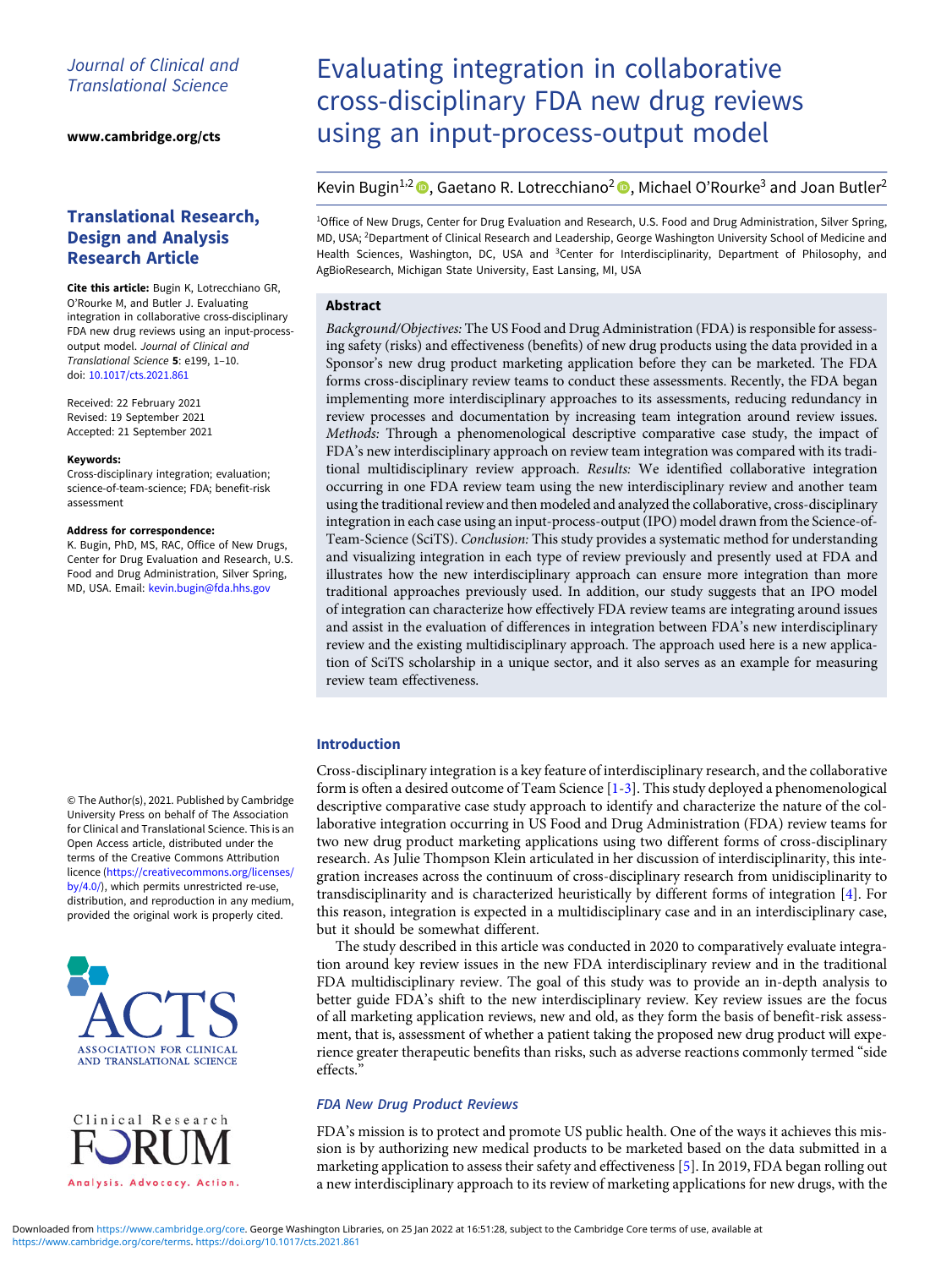

Fig. 1. Integrated review approach: New drug application/biologic licensing application (NDA/BLA) are the focus of the review teams' assessment. New integrated meetings are indicated: Joint assessment meetings (JAMs) are the problem-focused interdisciplinary working meetings prescribed in the new interdisciplinary review [\[9](#page-10-0)].

key new feature being the required use of an integrated, collaboratively written review document and a more interdisciplinary, issuefocused review team approach [[6\]](#page-10-0). This approach enhances the traditional multidisciplinary review approach that involved scientists from multiple disciplines working together in a separate but coordinated fashion to assess the safety and effectiveness of a new drug product by building in earlier and more frequent collaboration and a joint review document written as a team.

Multiple FDA working groups gathered internal and external stakeholder feedback on the traditional review approach to marketing applications and identified several problems, including redundancy within review documents and an insufficient focus on the key review issues associated with marketing application reviews [\[7\]](#page-10-0). Review issues are the "problems" that the FDA review teams must work through in a cross-disciplinary way to understand and, if possible, solve [[8\]](#page-10-0). These are issues related to a drug's benefit and/or risk, and they affect approvability or lead to other FDA regulatory actions. Based on these challenges, a new more interdisciplinary approach was developed.

Marketing application review, both traditional and the new interdisciplinary, begins with presubmission activities, such as a pre-new drug application (NDA)/biologics license application (BLA) meeting with the new drug's Sponsor (or manufacturer). Upon submission of the application, the review team convenes to discuss its suitability for filing (e.g., is it complete?), then typically meets again at a halfway point (i.e., the Mid-Cycle Meeting), and again late in the review cycle, and lastly to wrap up and make any decisions (i.e., Wrap Up Meeting). For some applications, an Advisory Committee Meeting is held. NDA/BLA are the regulatory terms for the marketing application for a new drug (see Fig. 1). In the interdisciplinary review, review teams conduct several new activities to promote greater integration and focus on review issues. First, a benefit-risk scoping meeting that involves the entire FDA team and senior leadership is held prior to accepting (i.e., filing) the

marketing application, where review issues can be identified early and monitored for the remainder of the review. Then for each review issue identified, a joint assessment meeting (JAM) is held. JAMs are problem-focused, interdisciplinary working meetings that involve all team members with a relevant perspective on the issue; these meetings enable the team to identify and then work through the key review issues collectively, increasing collaboration and communication. Integrated JAMs are highlighted in Fig. 1.

In both traditional multidisciplinary reviews and new interdisciplinary reviews, FDA's review teams use a conceptual framework, known as the structured benefit-risk framework (BRF), to guide the assessment of benefit and risk for the proposed products [\[8\]](#page-10-0). It is through the examination of benefit-risk concepts that FDA review teams identify review issues and formulate an integrated assessment of benefits and risks, ultimately determining whether the benefits outweigh the risks in the context of the proposed treatment (see Fig. [2](#page-3-0)). The review issues encountered by teams assessing the benefits and risks of a NDA tend to concern the clinical evidence and uncertainty related to efficacy and/or safety signals, such as study endpoints, design of or results from clinical trials, dosing and pharmacokinetics, and subpopulation factors. In the new interdisciplinary reviews, review team assessments are documented in an integrated way in the new integrated review template, which replaces multiple separate, discipline-specific review templates that existed in the traditional multidisciplinary review.

FDA's implementation of the interdisciplinary assessment of FDA new drug marketing applications has taken a phased-in approach to enable careful evaluation of its new features as its process and integrated review template are rolled out. An update on this phased approach was recently provided during a virtual public workshop in October 2020 [\[10](#page-10-0)], in which FDA highlighted internal and external support for the enhanced collaboration and communication that the new approach was promoting, but noted concerns with transparency in review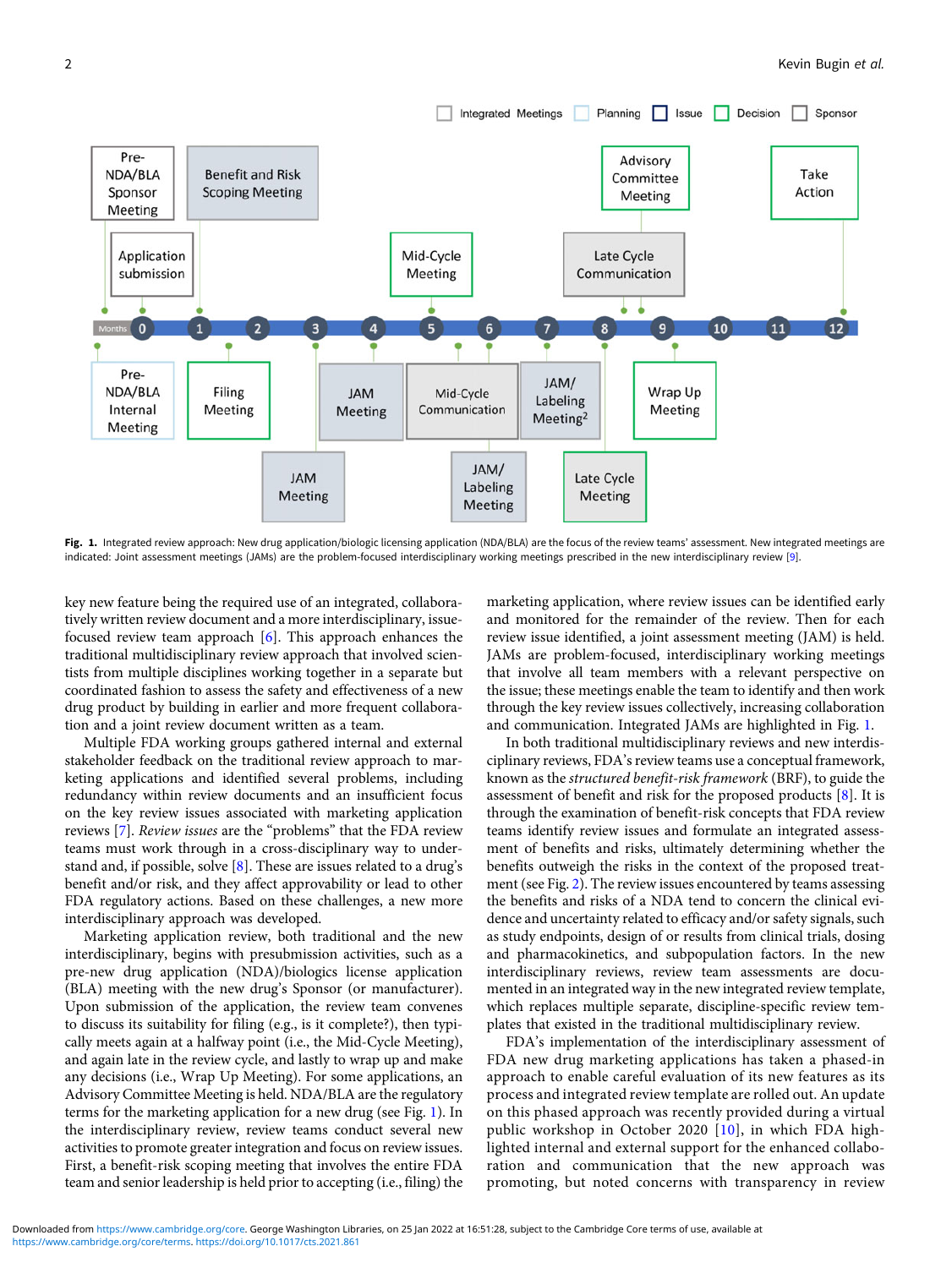<span id="page-3-0"></span>

Fig. 2. Benefit-risk assessment: Review issues are considered by individual team members and also collectively before determining that the benefits outweigh the risks, representing a favorable decision [\[7\]](#page-10-0).

documentation on reviewer disagreements, the independence of reviewers, and the need for more information regarding development program issues. These concerns echoed those discussed in publications earlier in the year regarding the lack of transparency and knowledge loss in the new approach  $[6,11]$  $[6,11]$  $[6,11]$  $[6,11]$  $[6,11]$ . This clearly highlights the need for a robust method of evaluating integration in the new review approach to weigh what is gained against what might be lost.

#### IPO Approach to Modeling Integration

To conduct this comparative evaluation, we needed a general way of modeling integration. Although integration is widely regarded as a critical feature of interdisciplinarity [\[2,12,13](#page-10-0)] and has received close attention in several literatures (e.g., philosophy of science [\[14](#page-10-0)], biology, [\[15](#page-10-0)] education [\[16](#page-10-0)], cross-disciplinary theory [\[17,18\]](#page-10-0), organizational psychology  $[19]$  $[19]$ ], there are few theoretical accounts presenting a systematic framework that can be deployed to model the integration present in complex processes, such as NDA reviews. O'Rourke et al. is an exception [\[20\]](#page-10-0). It develops a philosophical framework and an associated input-process-output (IPO) model for cross-disciplinary integration that are grounded in a close and wide-ranging review of the literature on integration, especially in philosophy of science and interdisciplinary theory; the model is designed to synthesize insights into the nature of integration found across a large swath of this literature (see Fig. [3\)](#page-4-0). Further, it is designed to be a general model of integration systematically applicable across a wide range of differences, such as the differences obtained between a multidisciplinary review and an interdisciplinary review [\[21](#page-10-0)]. Both types of review may exhibit integration, and the model used should be able to account for that [\[22](#page-10-0)]. Finally, the IPO character of the model in O'Rourke et al. aligns closely with the structure of NDA reviews − there are clear inputs, a review process, and judgments about the efficacy/safety of the drug as output. The model thus allows for systematic identification of integration exhibited by NDA benefit-risk reviews.

The O'Rourke et al. IPO model presents integration as a "generic combination process, the details of which are determined by the specific contexts in which particular instances of integration occur" (p. 67)  $[8,20]$  $[8,20]$ . In this "generic" process, inputs are combined in the production of outputs. This is an application of the widely used IPO model, which has proven very useful across a wide variety of domains [\[23,24](#page-10-0)]. The utility of the IPO model from O'Rourke et al. derives from the analytical framework it offers that can be used to organize "one's thinking" about the inputs, outputs, and integration process variables of the model and "facilitate comparison" across these categories (p. 68) [\[8\]](#page-10-0). The model is sensitive to qualitative and quantitative characteristics of inputs and outputs, accommodating concrete and abstract elements and recording the number of elements and degree of difference among them. O'Rourke et al. understand integration to be a process, and so the process elements are central to the model, and in particular integrative relations. The integrative relations involved in the process activities, or changes to inputs, were assessed as either Synthetic or Combinatorial, relying on descriptions of these relationships from O'Rourke et al.:

Synthetic − brings together inputs in some way for irreversible integration. Combinatorial − an assembling or combining of inputs but is of low change to the inputs (e.g., stacking).

Integrative relations contrast with disintegrative relations, which reverse integration present in the inputs. (Preservative relations are third relation, but they do not figure into our analyses.) The disintegrative relation involved in the process activities is analytic:

Analytic – changes aimed at breaking an input down into its constituent parts or to differentiate between the inputs.

The model views integration as consisting in placing inputs into integrative relations (e.g., subsumption, serialization) in the production of outputs, where the number of inputs will typically exceed the number of outputs. The final pieces of this model are parameters (e.g., scale, comprehensiveness) that allow the model to be applied across a wide range of contexts (see Fig. [3](#page-4-0)). A contextualized IPO model, created through the coupling of the O'Rourke et al. cross-disciplinary integration IPO model with the structured BRF for new drug reviews, would further enable data collection and analysis for this study (see Fig. [4](#page-4-0)). Contextualization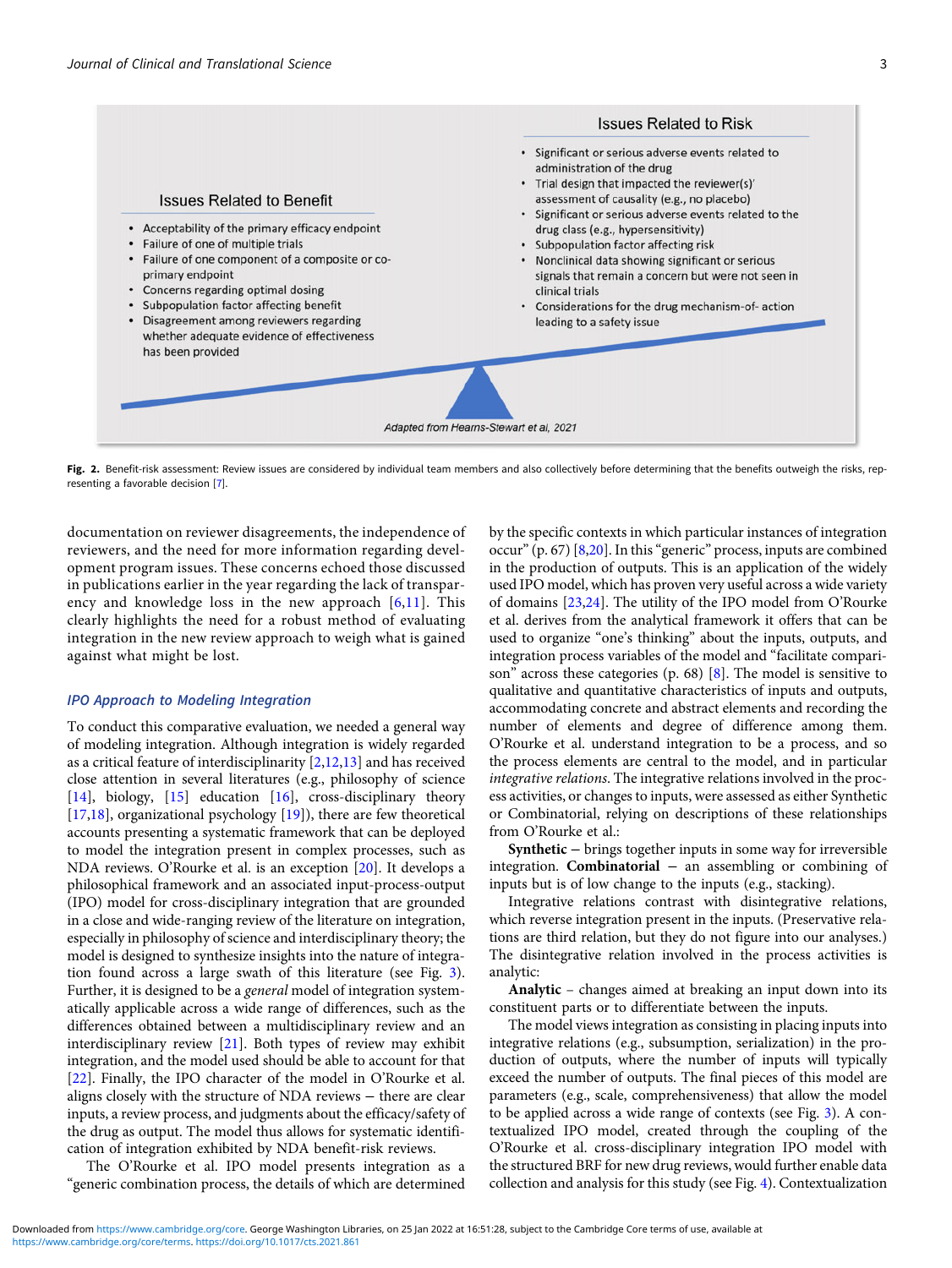<span id="page-4-0"></span>

Fig. 3. Schematic diagram of input/output process model of integration [\[20](#page-10-0)].

|                                 | <b>INPUTS</b>                                  |                                                                                                                                                |                                                                                                            | <b>PROCESS</b>                                                                                                                                       |                                         | <b>OUTPUTS</b>                                                                                                                                                                                                |
|---------------------------------|------------------------------------------------|------------------------------------------------------------------------------------------------------------------------------------------------|------------------------------------------------------------------------------------------------------------|------------------------------------------------------------------------------------------------------------------------------------------------------|-----------------------------------------|---------------------------------------------------------------------------------------------------------------------------------------------------------------------------------------------------------------|
| <b>Discipline</b>               | <b>Type</b>                                    | Quality of Inputs (concrete vs abstract)<br>٠<br>or disciplinary origin/expertise required<br>Quantity of Inputs of each type or<br>discipline |                                                                                                            | Degree and nature of<br>integrative change to input<br>Low-connecting<br>High-transforming<br>Purposive changes: Yes/No<br>Number of inputs involved |                                         | Quality of the Outputs (concrete vs<br>٠<br>abstract<br>Quantity of Outputs (e.g., conclusions<br>٠<br>made on integrated review issues)<br>number of discrete outputs<br>degree of difference from<br>inputs |
| Clinical, Statistics            | Data (concrete)                                | <b>Patient Experience Data</b>                                                                                                                 | Clinical outcomes assessment                                                                               |                                                                                                                                                      |                                         |                                                                                                                                                                                                               |
| Clinical, Statistics, ClinPharm | Data (concrete)                                | <b>Efficacy and Safety Studies and Data</b>                                                                                                    |                                                                                                            | integrated with clinical to inform                                                                                                                   |                                         | Integrated analysis of benefits and risks                                                                                                                                                                     |
| Clinical                        | Assessment (abstract)                          | <b>Clinical Condition and Underlying</b><br>Pathophysiology                                                                                    | clinical meaningfulness of results                                                                         |                                                                                                                                                      |                                         |                                                                                                                                                                                                               |
| <b>Clinical, Statistics</b>     | Assessment (abstract)                          | <b>Patient Experience and Clinical Meaningfulness</b><br>of Treatment Effect                                                                   | Assessment of efficacy of clinical<br>studies from statistics and clinical                                 |                                                                                                                                                      | <b>Assessment of Benefits</b>           |                                                                                                                                                                                                               |
| Clinical, ClinPharm, PTOX       | Assessment (abstract)                          | <b>Pediatric Use Information</b>                                                                                                               |                                                                                                            | integrated to inform effectiveness                                                                                                                   |                                         |                                                                                                                                                                                                               |
| ClinPharm, Clinical             | Data (concrete)                                | Clinical Pharmacology Study(s) and Data                                                                                                        |                                                                                                            |                                                                                                                                                      |                                         | <b>Benefit Issues</b>                                                                                                                                                                                         |
| PTOX, Clinical                  | Data (concrete)                                | Nonclinical Pharmacology/Toxicology Study(s)<br>and Data                                                                                       | Data from nonclinical and clinical<br>pharmacology studies integrated to<br>inform dosing                  |                                                                                                                                                      |                                         |                                                                                                                                                                                                               |
| Clinical, PTOX                  | Assessment (abstract)                          | Pregnancy and Lactation Information                                                                                                            |                                                                                                            |                                                                                                                                                      |                                         | Labeling                                                                                                                                                                                                      |
| All                             | Assessment (abstract)                          | Labeling                                                                                                                                       |                                                                                                            |                                                                                                                                                      |                                         |                                                                                                                                                                                                               |
| All                             | Assessment (abstract)                          | Design of Study(s)                                                                                                                             |                                                                                                            |                                                                                                                                                      |                                         |                                                                                                                                                                                                               |
| Regulatory<br>Clinical, Safety  | Assessment (abstract)<br>Assessment (abstract) | Legal or Regulatory Drug-specific Issues<br><b>Safety Assessment and Profile</b>                                                               | Data from nonclinical and clinical<br>studies integrated to inform safety<br>profile                       |                                                                                                                                                      | <b>Regulatory Precedents</b>            |                                                                                                                                                                                                               |
| Clinical, Safety                | Data (concrete)                                | <b>Safety Data</b>                                                                                                                             |                                                                                                            |                                                                                                                                                      | Safety Issues                           |                                                                                                                                                                                                               |
| Quality                         | Data (concrete)                                | Manufacturing Facility Information and<br><b>Inspection Information</b>                                                                        | Clinical pharmacology, nonclinical,<br>and CMC information integrated to<br>inform quality and formulation |                                                                                                                                                      |                                         |                                                                                                                                                                                                               |
| Quality, PTOX                   | Data (concrete)                                | Drug Substance/API Information                                                                                                                 |                                                                                                            |                                                                                                                                                      | Assessment of Risks and Risk Management |                                                                                                                                                                                                               |
| Quality, PTOX                   | Data (concrete)                                | Drug Product and Formulation Information                                                                                                       | information, including dosing and<br>administration                                                        |                                                                                                                                                      |                                         |                                                                                                                                                                                                               |
| Quality, ClinPharm, PTOX        | Assessment (abstract)                          | <b>Product Attributes</b>                                                                                                                      |                                                                                                            |                                                                                                                                                      |                                         |                                                                                                                                                                                                               |

Fig. 4. Contextualized input-process-output (IPO) benefit-risk framework: This contextualized IPO model merges the key dimensions of the benefit-risk framework (i.e., evidence and uncertainty related to review issues that influence the assessment of benefits or risks) and examples of how the inputs, process activities, and outputs would appear in the context of a new drug product marketing application assessment.

was possible through the FDA researcher's experience, which was related to process knowledge of how FDA Review Teams operate, familiarity with the context of drug development, and awareness of benefit-risk review issues. This experience also helped with the coding and the analysis/assessment of different dimensions of the inputs, processes, and outputs.

#### Methods

This phenomenological descriptive comparative case study targeted a completed review of one NDA using the traditional multidisciplinary approach and a completed review of another NDA

using the interdisciplinary approach. The study employed a combination of document analysis, semi-structured interviews, and member checking to characterize the integration found within each case. This is a qualitative study that compares only two cases, and so some bias from case selection is possible. To minimize the potential impact of this bias, cases for evaluation in this study were selected using a sampling frame of highly similar new drug product applications, with subsequently similarly constituted teams and expected comparable levels of detail and complexity. The sampling frame was created from the reviews of new molecular entity drug product applications completed between May 2019 and May 2020. Two pools were created based on whether the team used the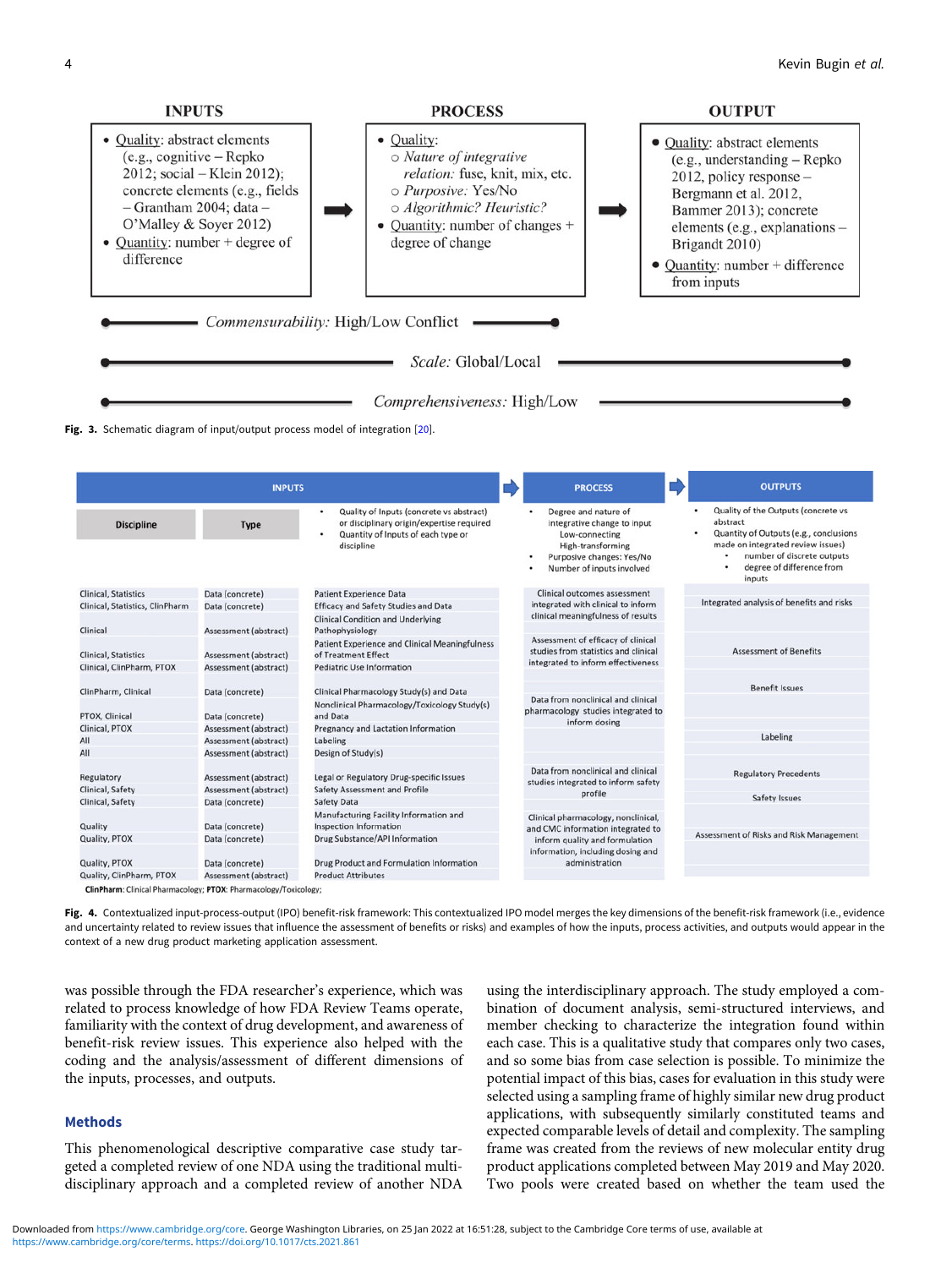multidisciplinary review or the new interdisciplinary review. There were 60 applications in total in the sampling frame, with five applications receiving the new interdisciplinary review. Cases from both pools were assigned a random number, and one case from each group was selected at random using a randomizer – the RINVOQ case for the multidisciplinary review and the TAUVID case for the interdisciplinary review. This random selection of cases minimized bias even though the selection was purposive [[25](#page-10-0)].

Following the identification of cases, review team members and their supervisors were contacted for recruitment purposes. Upon confirmation of participation, a case was considered "selected" and review documents were gathered from Drugs@FDA, a public database that includes FDA review documents for approved applications. Review documents were analyzed to identify benefit-risk review issues, guided by the lead researcher's experience and the merged structured BRF and IPO model, as discussed earlier [\[26](#page-10-0)]. Preliminary coding was conducted to label the identified benefit-risk review issues across documents and then doublecoded as associated with one of the variables of the IPO model (i.e., inputs, processes, or outputs) [\[27](#page-10-0)]. The initial coding of several review documents was reviewed with an interrater familiar with new drug product marketing application reviews to confirm process and initial coding.

Inputs and outputs associated with each review issue were coded as either concrete or abstract, based on document analysis. An input or output was considered concrete if it includes tangible, physical elements, such as data, literature, or sponsor-submitted analyses (e.g., reviewing inclusion/exclusion criteria in a protocol, or the results of prespecified statistical analyses). An input or output was considered abstract if it was cognitively based, such as a perspective, an expert opinion, insights, new analyses that may be needed, or conversation/discussions (e.g., clinical judgment on the clinical meaningfulness of a treatment effect or retrospective statistical analyses for sensitivity). Inputs were further coded to reflect disciplinary origin and the regulatory decision or benefitrisk determination (i.e., output) that they linked to. For the process activities identified for each review issue, the analysis captured if they were purposive (i.e., preplanned or contained built-in process/workflow steps) or not.

Following this initial coding, interview participants were contacted to complete the informed consent process and schedule a semi-structured interview [[28\]](#page-10-0). Interviews took between 30 and 60 min and involved six review team members for the RINVOQ case and seven review team members for the TAUVID case. A set of semi-structured interview questions were utilized to guide the interview and ensure adequate data collection around the IPO domains (see Supplementary Materials). Audio recordings from the interviews were transcribed, analyzed, and coded for review issues, inputs, outputs, and/or process activities.

Transcripts and review documents were reanalyzed and recoded several times to identify any additional data associated with newly identified inputs, outputs, and/or process activities [\[27,29\]](#page-10-0). This iterative coding, analysis, and interpretation process ensured that an accurate picture of each review issue and its integration could be collected. The final analysis step encompassed a review of codes to inventory them in a database adapted from the O'Rourke et al. framework for cross-disciplinary integration [[20\]](#page-10-0).

The IPO analysis and inventory were used to create visual IPO models (i.e., Input>Process>Output) of the integration for each review issue. These IPO models were distributed to interview participants to review and validate for member checking. Instructions were provided to the interview participants to identify any inaccuracies or additional feedback about the models. Responses from the member checking were received from all interview participants prior to considering the models validated. Minor edits were received from a subset of participants that only resulted in changes to some text. This member checking in addition to the document review and interviews helped to triangulate the qualitative data collected and enhance reliability and credibility of the analysis.

The data collected and analyzed using the contextualized O'Rourke et al. framework and IPO model also enabled the visual representation of review issue integration for each case using Sankey flow models, similar to an approach used by Laursen [\[30](#page-10-0)]. These flow models have been used to describe crossdisciplinary reasoning and offer a unique visual representation of the integration that occurs from inputs to outputs.

The colors in the Sankey diagram are arbitrarily selected to help the interpreter distinguish between the different disciplines and their contributions to the inputs, then the flow of inputs into process activities, and lastly the flow of those process activities to the final output. The width of the bars or flows is driven in part by the number of disciplinary contributions to the inputs, but mostly by the number of process activities these inputs were involved in. All disciplinary contributions and inputs were counted equally, and so the width of the input "flow" reflects mostly the degree to which this input was involved in the process activities. As Sankey diagrams were originally intended for the modeling of thermodynamic systems where energy was contained or conserved in the system, the remaining flow widths are all driven by the width of the Inputs and how these flow through the rest of the integration model [[31](#page-10-0)].

This study was evaluated and considered exempt by the FDA IRB and GWU IRB. It is important to note that the lead researcher in this study was the lead for the FDA New Drugs Regulatory Program Modernization, which to date has implemented a structural reorganization of the Office of New Drugs, the lead FDA office for the review of new drug products. Given this close connection to the development of the interdisciplinary review, which was by design intended to create more cross-disciplinary integration, the research potentially has implicit biases that required several mitigations to minimize. Specifically, the mitigations to decrease bias and strengthen the validity of this study were the random selection of cases for the study, member checking to validate data collection, an interrater during initial coding, the use of multiple methods to triangulate data, and the inclusion of the researcher's subjectivity in the informed consent process and communications with the participants [\[32](#page-10-0)].

#### Results

The two cases selected are described in Table [1.](#page-6-0) While the products, indications, responsible review organization, and other applicationspecific administrative data on these cases are different, the review teams are quite similar.

Six cross-disciplinary review issues were identified in the RINVOQ case based on the number of times an issue was referenced across the reviews and the impact it had on the team's assessment as conveyed in interviews. These six review issues, which were all considered resolved, were analyzed as involving a complete input to output process. In contrast to the multiple RINVOQ application review documents, only one review document, the integrated review, is generated by the review team conducting an interdisciplinary assessment. In addition, the integrated review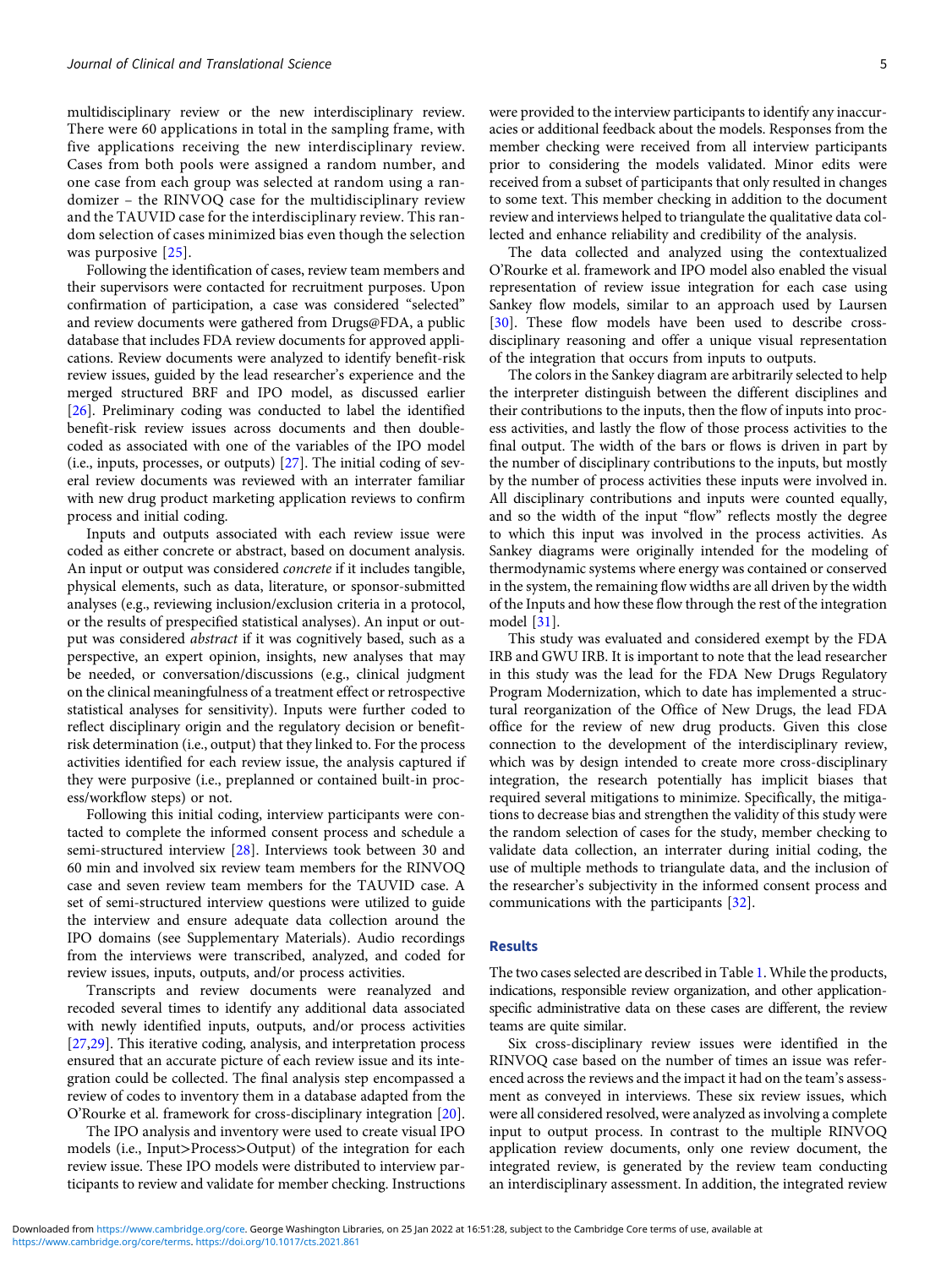<span id="page-6-0"></span>Table 1. Application cases for comparative case study

| Case application | <b>NDA 211675</b>                                                                                                                                                                                                                                                                                                                                                                                            | <b>NDA 212123</b>                                                                                                                                                                                                                                                                                       |
|------------------|--------------------------------------------------------------------------------------------------------------------------------------------------------------------------------------------------------------------------------------------------------------------------------------------------------------------------------------------------------------------------------------------------------------|---------------------------------------------------------------------------------------------------------------------------------------------------------------------------------------------------------------------------------------------------------------------------------------------------------|
| Product          | RINVOQ (upadacitinib), a small molecule inhibitor of<br>the Janus-associated kinases                                                                                                                                                                                                                                                                                                                         | TAUVID (flortaucipir F-18), a benzimidazole pyrimidine derivative small<br>molecule labeled with fluorine-18 for imaging                                                                                                                                                                                |
| Indication       | For the treatment of adult patients with moderately<br>to severely active rheumatoid arthritis                                                                                                                                                                                                                                                                                                               | For use with positron emission tomography imaging of the brain to estimate<br>the density and distribution of aggregated tau neurofibril tangles in adult<br>patients with cognitive impairment who are being evaluated for Alzheimer's<br>disease                                                      |
| Review type      | Multidisciplinary review                                                                                                                                                                                                                                                                                                                                                                                     | Interdisciplinary review                                                                                                                                                                                                                                                                                |
| Submit date      | December 19, 2018                                                                                                                                                                                                                                                                                                                                                                                            | September 30, 2019                                                                                                                                                                                                                                                                                      |
| Approval date    | August 16, 2019                                                                                                                                                                                                                                                                                                                                                                                              | May 28, 2020                                                                                                                                                                                                                                                                                            |
| Review timeline  | 8-month priority review for new molecular entity                                                                                                                                                                                                                                                                                                                                                             | 8-month priority review for new molecular entity                                                                                                                                                                                                                                                        |
| Sponsor          | AbbVie, Inc                                                                                                                                                                                                                                                                                                                                                                                                  | Avid Pharmaceuticals, Inc.                                                                                                                                                                                                                                                                              |
| <b>Division</b>  | Division of Pulmonary, Allergy, and Rheumatology<br>Products                                                                                                                                                                                                                                                                                                                                                 | Division of Medical Imaging and Radiation Medicine                                                                                                                                                                                                                                                      |
| Review team      | • cross-disciplinary team leader<br>• regulatory project manager<br>· clinical reviewer<br>· statistical reviewer<br>· clinical pharmacology reviewer<br>• two pharmacometrics reviewers<br>• pharmacogenomics reviewer<br>• nonclinical pharmacology/toxicology reviewer<br>· drug substance reviewer<br>· drug product reviewer<br>• process/microbiology/facility reviewer<br>· biopharmaceutics reviewer | • cross-disciplinary team leader<br>• regulatory project manager<br>clinical reviewer<br>statistical reviewer<br>• clinical pharmacology reviewer<br>• nonclinical pharmacology/toxicology reviewer<br>· drug substance reviewer<br>· drug product reviewer<br>• process/microbiology/facility reviewer |

NDA, new drug application.

document is structured to be much more focused on documenting the review issues identified over the course of the review. As a result, the review issues of the integrated review were more easily identified from the initial document analysis. Six review issues were identified in the TAUVID case and like RINVOQ all were considered resolved and could be modeled as a complete input to output process (see Table [2](#page-7-0)).

By cataloging the inputs, process activities, and outputs of each review issue (see Table [3\)](#page-7-0), the review issues were further analyzed and subsequently modeled as input/output processes for member checking. The most cross-disciplinary review issue for RINVOQ was Review Issue 2 and related to an assessment of benefits and risks of two doses for the product. It involved three inputs, three process activities, and a singular output (see Table [3](#page-7-0)). The output of the integrative team process for this review issue was the finding that the 15 mg dose had a favorable benefit-risk profile, but 30 mg dose did not.

The most cross-disciplinary review issue for TAUVID was Review Issue 2, an assessment of evidence of efficacy. This review issue included four inputs from four disciplines, three process activities, and two outputs (see Table [4\)](#page-8-0). The outputs of the integrative team process for this review issue were FDA's decision on the approvability of the proposed indication and their revision of Prescribing Information (i.e., drug product labeling) to reflect updated instructions for image interpretation.

The Sankey diagrams of these two review issues include a more visual representation of the links or flows between inputs, process activities, and the output(s).

As can be seen in the Sankey figure, two of the RINVOQ process activities (P1 and P3; see Table [3](#page-7-0)) were inclusive of all inputs. In the RINVOQ review issue, three inputs related to the two doses were processed via additional analyses or assessments for safety risks, effectiveness benefits, and then both individually and comparatively for benefit-risk assessments. It is a routine practice for disciplines to conduct their analyses/assessments independently in this way before bringing their findings together to make a consensus decision. Because there is little change to the inputs during the process activities, the process activities were considered combinatorial regarding their integrative nature. Also, interestingly, in the Sankey diagram for the RINVOQ review issue is the contribution of the clinical pharmacology discipline to all inputs and subsequent incorporation in all process activities. This clearly indicates extensive reliance on this discipline in the overall review issue.

The Sankey modeling of the integration for the TAUVID review issue illustrates an even more visually dynamic picture of activity. Also of note, this review issue involved one process activity that included all inputs like the two process activities for the RINVOQ review issue; however, the TAUVID review issue involves a larger number of inputs. It is worth mentioning that process activity 3 (P3) for the TAUVID review issue was analytic, and so disintegrative; as discussed earlier, analytic changes aim to break an input down into its constituent parts or to differentiate between inputs, and if the Sankey diagrams could reflect this sort of disintegration of inputs then the model might look quite different (i.e., a coming apart of inputs into subinputs or something to this effect). As it is, Sankey diagrams aim to conserve all inputs in the input, process, and output model as if they were energy in a closed system, given the roots of Sankey diagraming in thermodynamics [\[31\]](#page-10-0).

The RINVOQ integration surrounding the six identified crossdisciplinary review issues was mostly cross-disciplinary from the outset, meaning more than one discipline was involved in each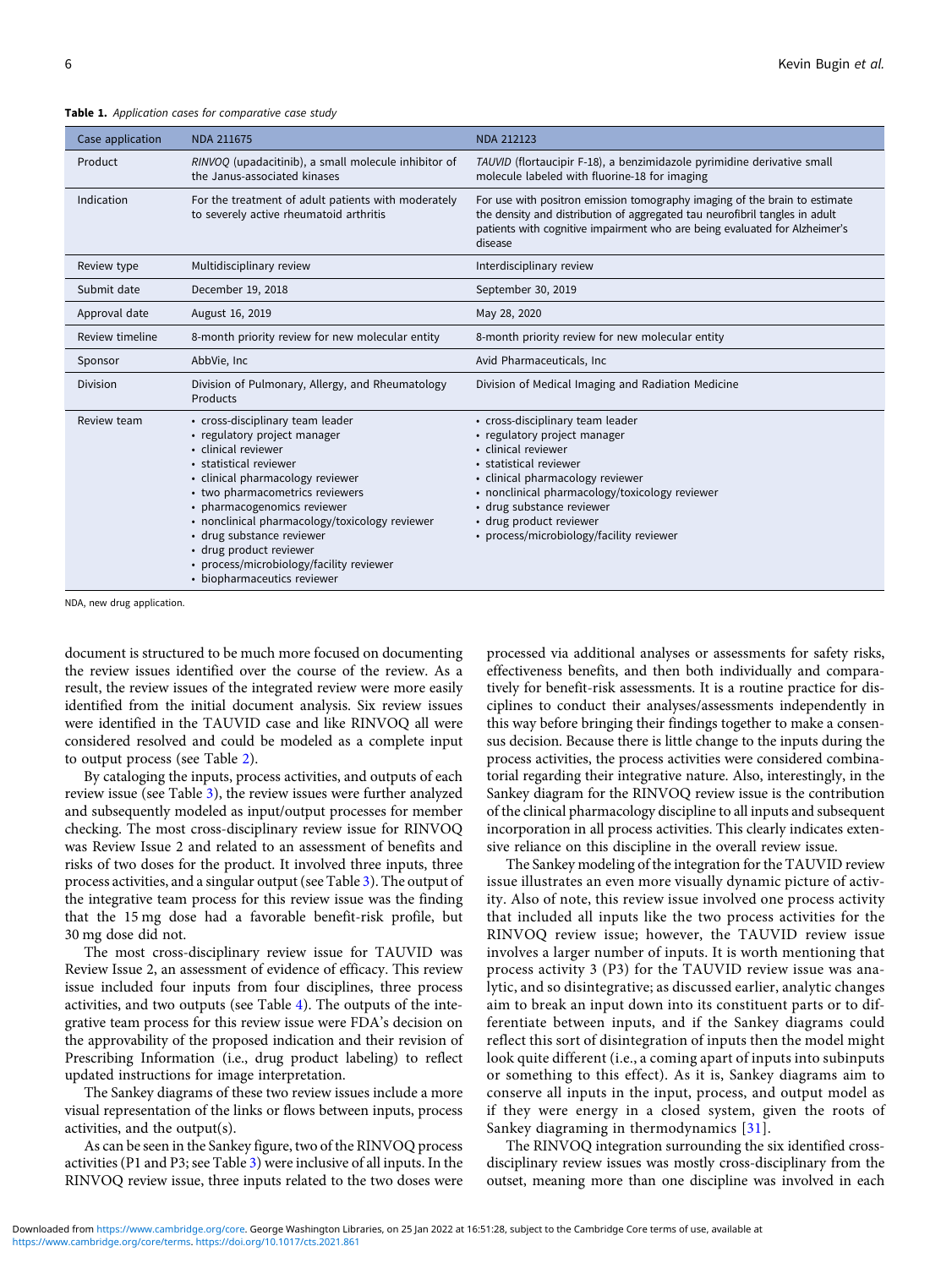#### <span id="page-7-0"></span>Table 2. RINVOQ and TAUVID review issues

| RINVOQ review<br>issue #        | Description                                                                                                                                                                                                                            |
|---------------------------------|----------------------------------------------------------------------------------------------------------------------------------------------------------------------------------------------------------------------------------------|
| 1                               | Embryofetal issue: a signal of teratogenicity, or risk to fetus, was identified and considered more significant than other products in the<br>class                                                                                    |
| $\overline{2}$                  | 30 vs 15 mg Issue: studies were conducted for two doses of the product and the benefits/risks were assessed for both                                                                                                                   |
| 3                               | Formulation bridging issue: a formulation change occurred during development and studies were conducted with a different<br>formulation than the to-be-marketed formulation, which required an assessment for equivalence              |
| 4                               | CYP3A4 issue: studies indicated that coadministration of CYP3A4 inhibitors or inducers could have an impact on the pharmacokinetics<br>of the new drug product                                                                         |
| 5                               | Impurities issue: numerous impurities were noted in the finished drug product and required comprehensive toxicologic assessment                                                                                                        |
| 6                               | JAK class safety issue: the Janus-associated kinases (JAK) inhibitors class of drug products were known to be associated with toxicities<br>and these toxicities needed to be carefully assessed in the proposed product               |
| <b>TAUVID review</b><br>issue # | <b>Description</b>                                                                                                                                                                                                                     |
| 1                               | User guide for positron emission topography (PET) image display issue: issue related to the accuracy and usability of the sponsor-<br>submitted user guide for the interpretation of medical imaging results following use of the drug |
| $\overline{2}$                  | Efficacy evidence issue 1: this was an issue related to the evidence submitted to support a proposed claim or intended use of the<br>product                                                                                           |
| 3                               | Efficacy evidence issue 2: this was an issue related to the evidence submitted to support a proposed claim or intended use of the<br>product                                                                                           |
| 4                               | CTE misdiagnosis Issue: review team members identified a potential safety issue related to the potential to misdiagnose chronic<br>traumatic encephalopathy (CTE) with the product                                                     |
| 5                               | Effect of monoamine oxidase (MAO) inhibitors issue: due to known characteristics of other MAO inhibitors, TAUVID off-target binding was<br>assessed to characterize specific inhibition with TAUVID                                    |
| 6                               | QT interval prolongation issue: the applicant reported small but statistically significant increase in events of QT interval prolongation<br>that needed to be evaluated as a potential risk to patients                               |

Six review issues were identified from the document analysis and semi-structured interviews for both the RINVOQ and TAUVID cases. These review issues related to the overall benefit-risk assessment and either had an impact on the final benefit-risk decision for RINVOQ or TAUVID approval or could have if left unresolved.

#### Table 3. RINVOQ 30 vs 15 mg review issue input/output and process activities

| Input $#$                 | <b>Discipline</b>                                                                     | Input description |                                   |  |
|---------------------------|---------------------------------------------------------------------------------------|-------------------|-----------------------------------|--|
| 1                         | Clinical pharmacology                                                                 |                   | Exposure-response analysis        |  |
| 12                        | Clinical, clinical pharmacology, and statistics                                       |                   | Integrated safety analyses        |  |
| $\overline{3}$            | Clinical, clinical pharmacology, and statistics                                       |                   | Results from five phase 3 studies |  |
| <b>Process activity #</b> | Process description (inputs involved)                                                 | <b>Purposive</b>  | <b>Integrative nature</b>         |  |
| P1                        | Analysis/assessment of safety at both 15 and 30 mg independently (I1, I2, I3)         | Yes               | Combinatorial                     |  |
| P <sub>2</sub>            | Analysis/assessment of benefit at both 15 and 30 mg independently (I1, I3)            | Yes               | Combinatorial                     |  |
| P <sub>3</sub>            | Comparative analysis of adverse event profile between 15 and 30 mg doses (11, 12, 13) | Yes               | Combinatorial                     |  |
| Output #                  | <b>Description</b>                                                                    |                   |                                   |  |
| O <sub>1</sub>            | FDA approval and labeling for the 15 mg dose                                          |                   |                                   |  |

review issue. Two review issues, review issue 4 and 6, involved unidisciplinary inputs, but over the course of the review became cross-disciplinary as additional team members provided input on the assessment. In contrast, the integration surrounding the six identified cross-disciplinary review issues in the TAUVID case were entirely cross-disciplinary from the outset. In further comparing inputs, the TAUVID interdisciplinary case involved a larger number of inputs than the RINVOQ multidisciplinary case, but the mean and median number of inputs per issue were similar (see Table [5\)](#page-8-0). We suspect that the use of the interdisciplinary approach

to assessing applications led to a greater sensitivity to crossdisciplinary issues, resulting in the larger number of input types.

In addition, the median number of disciplines that contributed to inputs in the instances of integration for the TAUVID interdisciplinary case was double that of the RINVOQ multidisciplinary case. This difference, coupled with input from interviews related to TAUVID process activities, seems to indicate that disciplinary expertise was brought to bear on review issues through more deliberate collaboration (e.g., review team discussions, collaborative writing). That the RINVOQ multidisciplinary case included more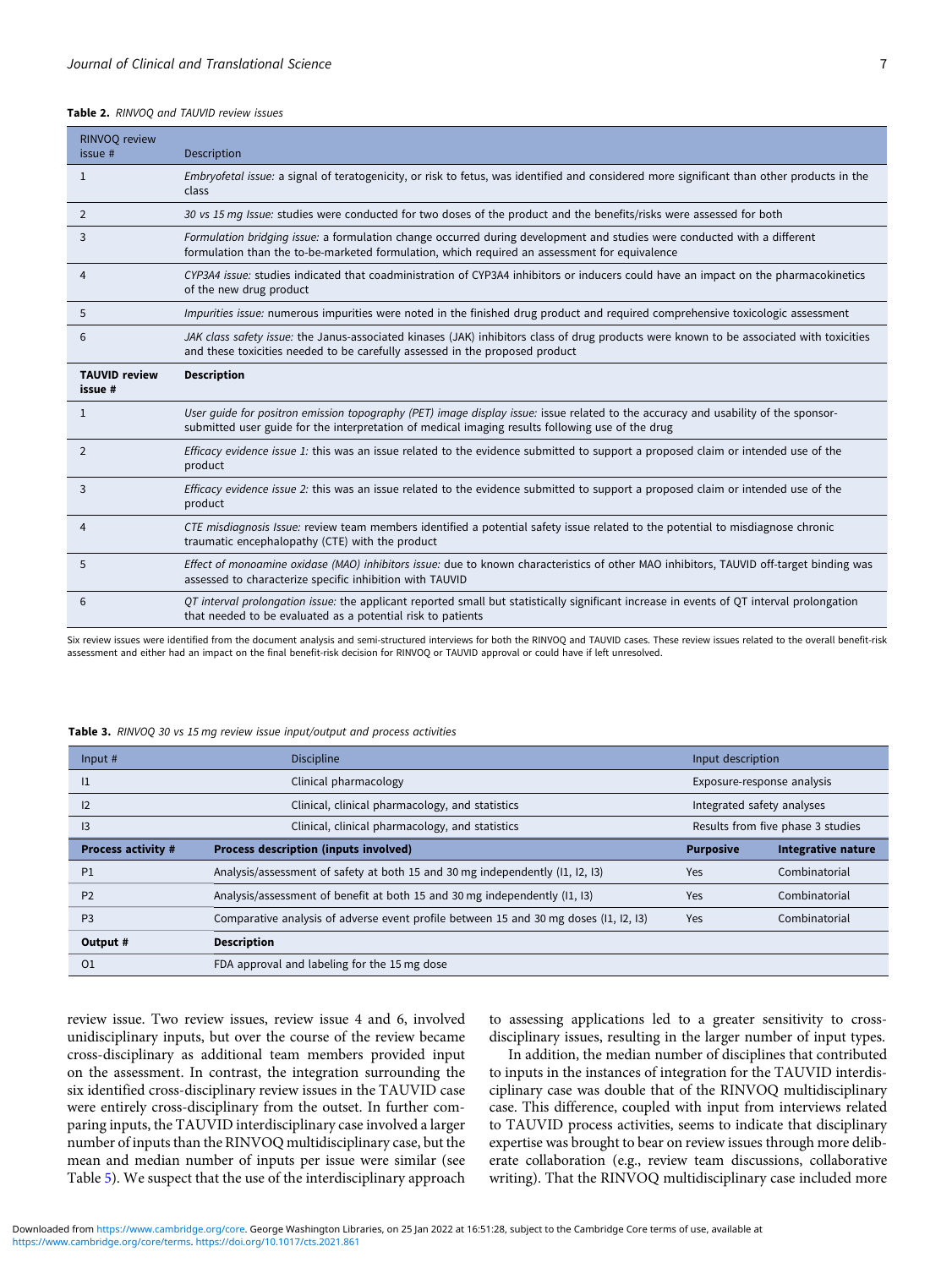#### <span id="page-8-0"></span>Table 4. TAUVID efficacy evidence review issue 2 input/output and process activities

| Input #                   | <b>Discipline</b>                                                                                             | Input description                                                                                         |                    |  |
|---------------------------|---------------------------------------------------------------------------------------------------------------|-----------------------------------------------------------------------------------------------------------|--------------------|--|
| 1                         | Clinical, CDRH, and statistics                                                                                | Two phase 3 studies (A05C and PX01),<br>including study reports, case report<br>forms, and line item data |                    |  |
| 12                        | <b>Statistics</b>                                                                                             | Sensitivity analyses                                                                                      |                    |  |
| $\overline{13}$           | Regulatory, clinical, and statistics                                                                          | Presubmission meeting discussions                                                                         |                    |  |
| 4                         | Clinical and statistics                                                                                       | Additional data and information<br>requested by the review team                                           |                    |  |
| <b>Process activity #</b> | Process description (inputs involved)                                                                         | <b>Purposive</b>                                                                                          | Integrative nature |  |
| P1                        | Multiple review team discussions primarily between clinical and statistics, led<br>by clinical $(11, 12, 13)$ | Yes                                                                                                       | Synthetic          |  |
| P <sub>2</sub>            | CDRH was consulted to assess the devices used in the clinical studies (I1)                                    | Yes                                                                                                       | Combinatorial      |  |
| P <sub>3</sub>            | Review team held negotiations with the Applicant (11, 13, 14)                                                 | Yes                                                                                                       | Analytic           |  |
| Output #                  | <b>Description</b>                                                                                            |                                                                                                           |                    |  |
| O <sub>1</sub>            | FDA recommendation to applicant                                                                               |                                                                                                           |                    |  |
| 02                        | FDA decision and labeling to reflect findings                                                                 |                                                                                                           |                    |  |

CDRH, Center for Devices and Radiological Health.

Table 5. Comparison of inputs and process activities

| Variable                                                   | <b>RINVOO</b>                                                                                      | <b>TAUVID</b>                                                                                                                             |
|------------------------------------------------------------|----------------------------------------------------------------------------------------------------|-------------------------------------------------------------------------------------------------------------------------------------------|
| Number of inputs                                           | 17                                                                                                 | 20                                                                                                                                        |
| Number of inputs per issue                                 | Mean: 3<br>Median: 3                                                                               | Mean: 3<br>Median: 4                                                                                                                      |
| Number of disciplines contributing                         | Mean: 4<br>Median: 2                                                                               | Mean: 4<br>Median: 4                                                                                                                      |
| Degree of discipline involvement<br>by input contributions | Clin Pharm (9)<br>Clinical (4)<br>Pharm/Tox (4)<br>Statistics (3)<br>Biopharm (3)<br>Chemistry (1) | Clinical (14)<br>Statistics (8)<br>CDRH (5)<br>Clin Pharm (4)<br>Pharm/Tox (4)<br>Regulatory (2)<br>DMEPA (1)<br>Policy (1)<br>QT IRT (1) |
| Number of process activities<br>per case                   | 13                                                                                                 | 16                                                                                                                                        |
| Number of process activities<br>per issue                  | Mean: 2<br>Median: 2                                                                               | Mean: $3$<br>Median: 3                                                                                                                    |
| Multi-input process activities                             | 7(54%)                                                                                             | 14 (88%)                                                                                                                                  |
| Cross-disciplinary process activities                      | 8(62%)                                                                                             | 16 (100%)                                                                                                                                 |
| Purposive process activities                               | 8(62%)                                                                                             | 11 (69%)                                                                                                                                  |
| Combinatorial process activities                           | 6(46%)                                                                                             | 5(31%)                                                                                                                                    |
| Synthetic process activities                               | 4(31%)                                                                                             | $8(50\%)$                                                                                                                                 |
| Analytic process activities                                | 1(8%)                                                                                              | 3(19%)                                                                                                                                    |
| Process activities with no change                          | $2^*$                                                                                              | $\Omega$                                                                                                                                  |

\*Represents 13% of the process activities and were not assessable for integrative nature [[20](#page-10-0)]. Variables listed include those noted in O'Rourke et al. for the qualitative and quantitative analysis of integration in the input-process-output model, such as count of process activities, purposiveness, integrative, or disintegrative nature (i.e., synthetic, combinatorial, analytic). CDRH, Center for Devices and Radiological Health; DMEPA, Division of Medication Error Prevention and Analysis; QT IRT, QT Interdisciplinary Review Team.

than one instance of integration around a review issue that began as unidisciplinary is also an interesting difference. This finding may reflect a key temporal difference in the review process between the two cases, where earlier interdisciplinary interactions in the interdisciplinary review case render unnecessary late review cycle collaboration and integration.

In the interdisciplinary review, by design, the review teams conduct several new integrated activities: a benefit-risk scoping meeting prior to the filing of the NDA (i.e., determination that the application is on its face complete) or original BLA, and then for each identified review issue, a JAM is held, which focuses on the issue and includes all relevant team members [[9](#page-10-0)]. The benefit-risk scoping meeting is an opportunity for the review team to discuss their initial view of the application and potential review issues (i.e., "problems"). Subsequent JAM meetings are used to discuss the scoped-out review issues in a focused fashion.

As can be seen in Table 5, the TAUVID interdisciplinary case involved a greater number of process activities in total and per review issue. Given the additional integrated activities mentioned above for the new interdisciplinary review, this was an expected finding. There was a dramatic increase in the number of process activities that involved multiple inputs and multiple disciplines, which suggests an increase in collaboration in the interdisciplinary review. There was also a much larger number of synthetic process activities – double, in fact – in the TAUVID interdisciplinary case than in the RINVOQ multidisciplinary case, suggesting a higher degree of integration.

#### Discussion

This study sought to identify and characterize integration in two approaches to the FDA's assessment of marketing applications for new drug products, where improved integration was the main reason for moving from the traditional multidisciplinary approach to the new interdisciplinary approach. It applied the IPO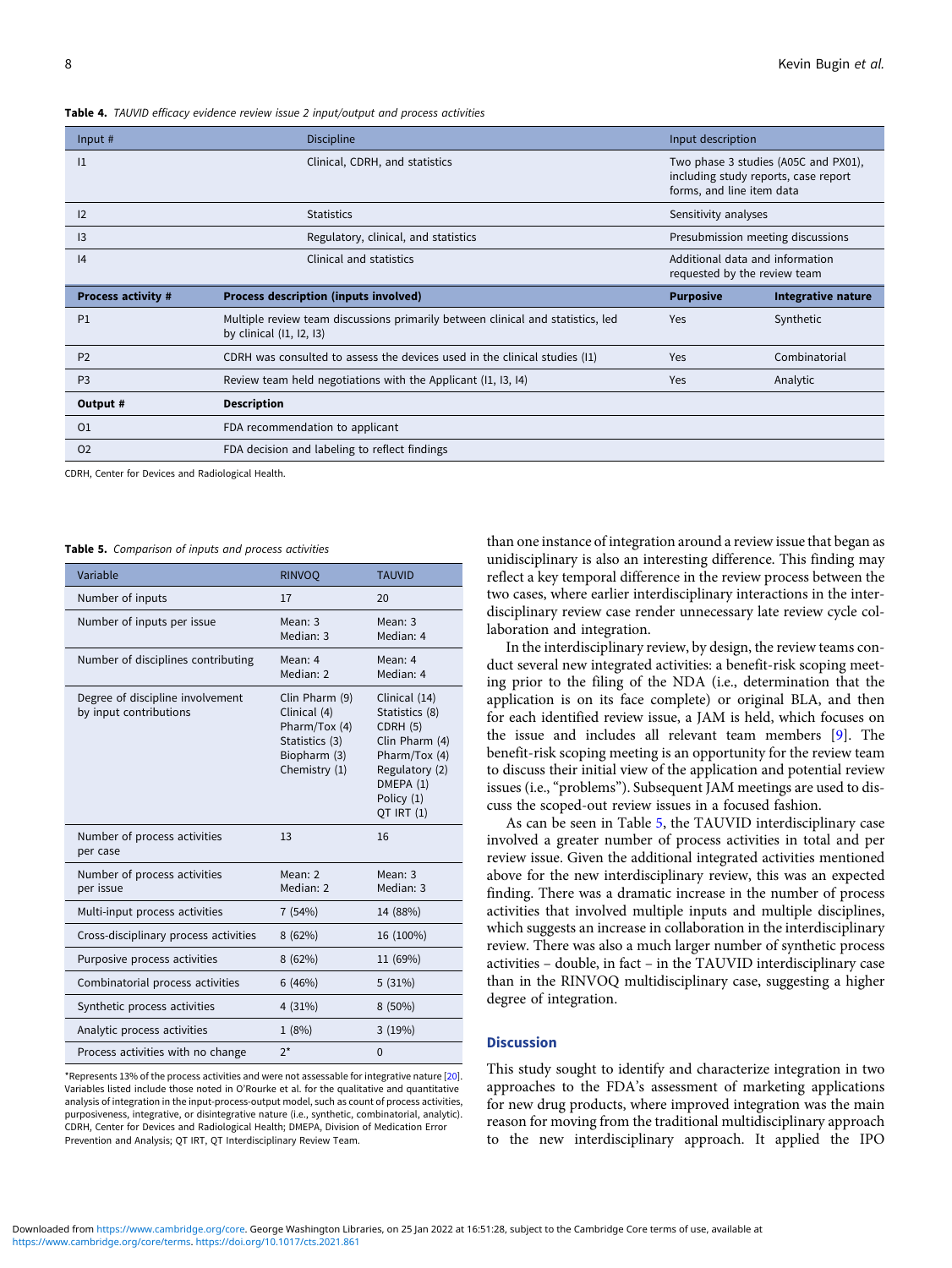TAUVID Interdisciplinary Review Issue - Efficacy Issue





Fig. 5. Side-by-side integration comparison. More inputs were brought to bear with TAUVID in a greater number of outputs produced but over the same priority review period of 8 months, suggesting a more "active" or involved integration process. CDRH, Center for Devices and Radiological Health.

framework and model to successfully identify and characterize twelve instances of integration in two cases of new drug product application reviews, the RINVOQ multidisciplinary review, and the TAUVID interdisciplinary review. This finding confirms that integration is occurring in FDA new drug product reviews around benefit-risk review issues, as expected. The study also demonstrated observable differences in integration between a multidisciplinary case and an interdisciplinary case of FDA marketing application reviews. These differences may be a result of intentional changes to collaborative process activities and documentation in the new interdisciplinary review for marketing applications. This can be visually observed by placing the "most integrative" and most cross-disciplinary review issue from the RINVOQ case side-byside with the most integrative and cross-disciplinary TAUVID review issue (see Fig. 5). The process for the TAUVID review issue appears visibly more active in the Sankey diagram, with more connections and more crossing flows, reflecting greater cross-disciplinary collaboration in the process activities. In addition, with more inputs and process activities but the same overall timeframe for the overall review issue's resolution, there appears to be more integrative activity in the TAUVID review issue, as expected.

Furthermore, this study's focus on collaborative, crossdisciplinary integration in cases of FDA's multidisciplinary and interdisciplinary reviews of new drug product marketing applications indicates some promise for using the O'Rourke et al. framework and associated IPO model as an approach to evaluating crossdisciplinary integration in future FDA-related collaborative research efforts. This case study offered an opportunity to test the O'Rourke model to characterize integration in a situation where integration was expected to be different due to the implementation of more interdisciplinary interventions in a team's process. We learned that it could do this and that with the right adaptation (i.e., coupling with the BRF), it could be used to illuminate FDA reviews of new drug products.

These findings are important information for FDA's ongoing phased implementation of the interdisciplinary review approach. As the FDA continues to implement and refine the interdisciplinary process and integrated review template for its assessment of marketing applications, it can rely on the cross-disciplinary integration framework and IPO model to objectively characterize integration, a desired outcome, in the completed new drug product reviews. This evaluative approach will help the FDA weigh any tradeoffs of the new interdisciplinary approach. Particularly, by using the IPO model and Sankey diagram to visualize integration, FDA and its stakeholders have a new tool to visualize the integration that occurred relative to benefit and risk review issues that impacted the FDA's regulatory decision-making.

For those researchers interested in evaluating the impact of team science interventions targeting the promotion of integration, this study suggests the value of applying the O'Rourke et al. IPO model to identify and characterize cross-disciplinary integration. We expected the TAUVID review to be more integrative than the RINVOQ review, and the IPO model characterized differences in integration that aligned with this expectation. Applying this model in additional contexts will help further assess its value as a way of identifying and characterizing cross-disciplinary integration. To answer the increasingly loud call for cross-disciplinary research to address complex, global challenges, we must identify a way to track and evaluate the integration that will be at heart of it.

#### Conclusion

The O'Rourke et al. framework and modeling approach for evaluating integration, due to its generality, lends itself to broad applicability in multiple contexts as suggested by this study. The framework and IPO model identify multiple instances of integration in both a multidisciplinary case and interdisciplinary case of FDA cross-disciplinary team science. And, it has been found that the process and collaborative documentation of the interdisciplinary assessment for marketing applications has led to observable differences in integration in these cases.